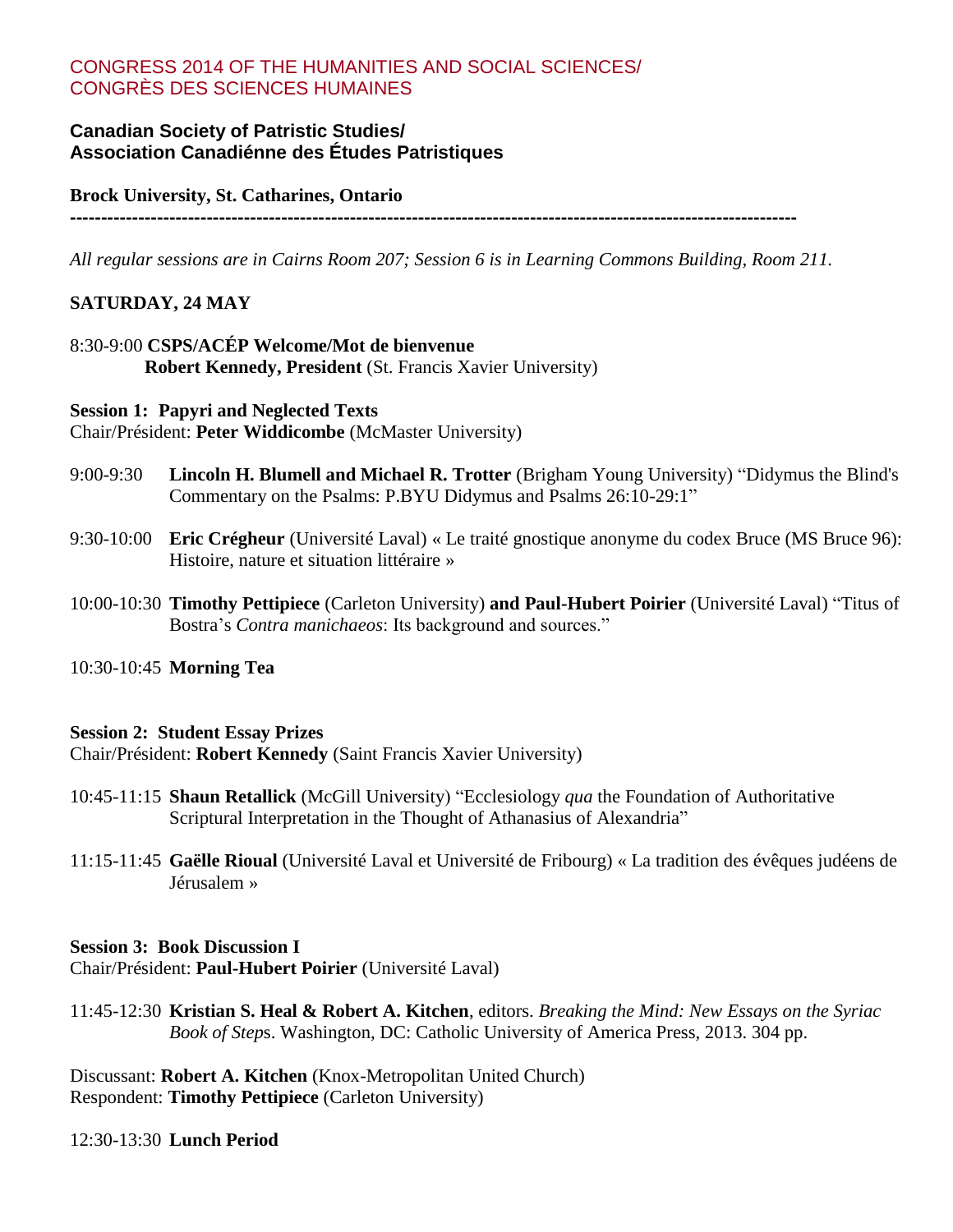#### **Session 4: Doctrine and Orthodoxy**

Chair/Président: **Wendy Elgersma Helleman** (University of Toronto)

- 13:30-14:00 **Fabrizio Vecoli** (Université de Montréal) « Volonté humaine, obstacle au discernement : d'Antoine à la mystique médiévale »
- 14:00-14:30 **Peter Widdicombe** (McMaster University) "God, the Logos, and the Law in the Thought of Clement of Alexandria"
- 14:30-15:00 **Patrick Gray** (York University) "Evolving Antiochene Strategy 431-433"

15:00-15:15 **Afternoon Tea** 

#### **Session 5: Doctrine and Ethics in Augustine**

Chair/Président: **Andrius Valevicius** (Université de Sherbrooke)

- 15:15-15:45 **Robert Kennedy** (Saint Francis Xavier University) "Kant and Augustine against Lying"
- 15:45-16:15 **Martin Bellerose** (Montréal, Quebec) "The structural problem of the introduction of book XVIII of the Augustine's *City of God* revisited with the contemporary theology of Migration's method perspective"
- 16:15-16:45 **Joseph Lam** (Australian Catholic University) "*Humilitas Iesu Christi* as Model of A Poor Church – Augustine's Idea of a Church for the Poor"

## **SUNDAY, 25 MAY**

#### **Session 6: Christian Apocrypha (Joint Session with Canadian Society of Biblical Studies)** Chair/Président: **Timothy Pettipiece** (Carleton University) **\* Learning Commons Building, Room 211**

- 8:30-9:00 **Anna Cwikla** (University of Toronto) "The *Dialogue of the Saviour* and the Synoptic Gospels"
- 9:00-9:30 **Callie Callon** (University of Toronto) "Physiognomy as a component of characterization in the *Acts of Peter*"
- 9:30-10:00 **Bradley N. Rice** (McGill University) "Jesus the Gadfly: Introducing the *Dialogue of the Paralytic*  with Christ"
- 10:00-10:15 Break
- 10:15-10:45 **John Horman** (Waterloo, Ontario) "Translation Matters"
- 10:45-11:15 **Robert A. Kitchen** (Knox-Metropolitan United Church) "The Syriac History of Philip"
- 11:15-11:45 Questions and Discussion
- 12:00-13:30 **Lunch Period Executive Meeting CSPS/ACÉP**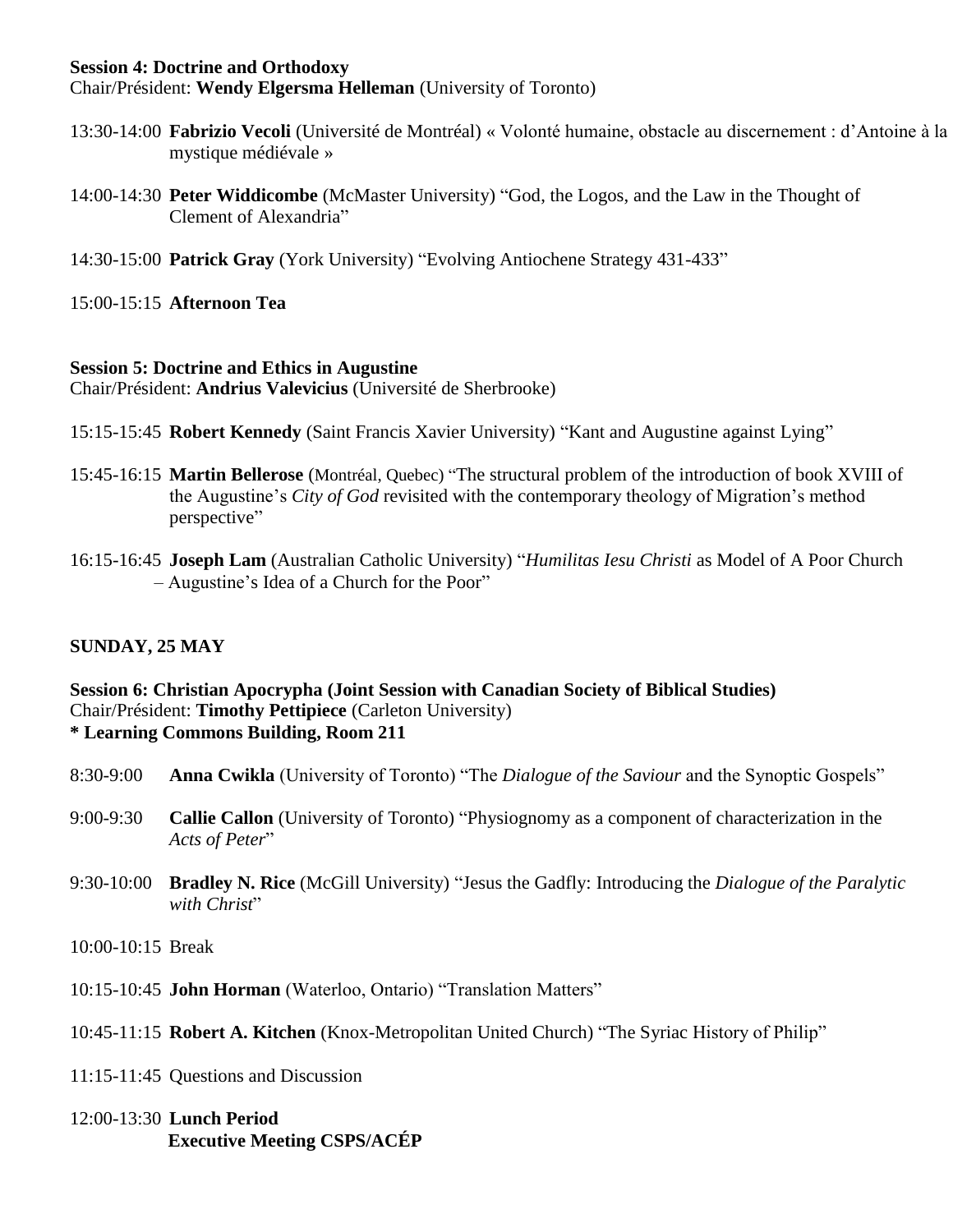## **Session 7: Group Identity in Late Antiquity**

Chair/Président: **Steven Muir** (Concordia University College of Alberta)

13:30-14:00 **Paul Smith** (Wycliffe College) "Anti-Asceticism, Authority, and the *Apostolic Constitutions*"

- 14:00-14:30 **Naoki Kamimura** (Tokyo Gakugei University) "The Conflict and the Applicability of the Christian and/or Pagan Identities in the Letters of Augustine"
- 14:30-15:00 **Steve Johnston** (Université Laval) « Les gnostiques licencieux de la notice 26 du *Panarion* d'Épiphane de Salamine et la *Pistis Sophia*. »

## 15:00-15:15 **Afternoon Tea**

15:15-15:45 **Geoffrey Dunn** (Australian Catholic University) "Zosimus' Synod of Rome in September 417 and His Letter to Western Bishops (*Cum aduersus*)"

## 15:45-16:30 **Session 8: Book Discussion II**

Chair/Président: **Patrick Gray** (York University)

Author: Janet H. Tulloch, editor. *A Cultural History of Women in Antiquity*. Volume 1 of *A Cultural History of Women*, Linda Kalof, general editor. London: Bloomsbury Academic, 2013. 288 pp.

Discussants (contributors to this volume): **Janet H. Tulloch** (Carleton University), **Allison Glazebrook** (Brock University), **Steven Muir** (Concordia University College of Alberta) Respondent: **Maria Dasios** (University of Toronto)

18:00-19:00 **Joint Lecture** (organized by CSSR, co-sponsored by CSPS, CSBS and CTS with funding support from the Federation)

**Dr. Ronald L. Grimes**, Visiting Professor of Religious Studies at Charles University, Prague "Meaning-Making in the Study of Global Festivity or, Teasing the Teacher with a Dead Cat on Cimman's Bridge"

## 19:30-22:00 **Banquet de l'ACÉP/CSPS Banquet (see below for RSVP details) Pier 61 Bar & Grill (61 Lakeport Road, St. Catharines, Ontario)**

## **MONDAY, 26 MAY**

## 9:00-10:00 **Annual General Meeting of CSPS/ACÉP Chair/Président: Robert Kennedy**

## **Session 9: Cultural Context and Comparison in Late Antiquity**

Chair/Président: **Geoffrey Dunn** (Australian Catholic University)

10:00-10:30 **Daniel Maoz** (Concordia University) "Borderless Boundaries – as Means of Death and Life: Wilderness Portraits in Patristic and Rabbinic Literature"

## 10:30-10:45 **Morning Tea**

10:45-11:15 **Andrius Valevicius** (Université de Sherbrooke) "John Chrysostom on Wealth and Ambition"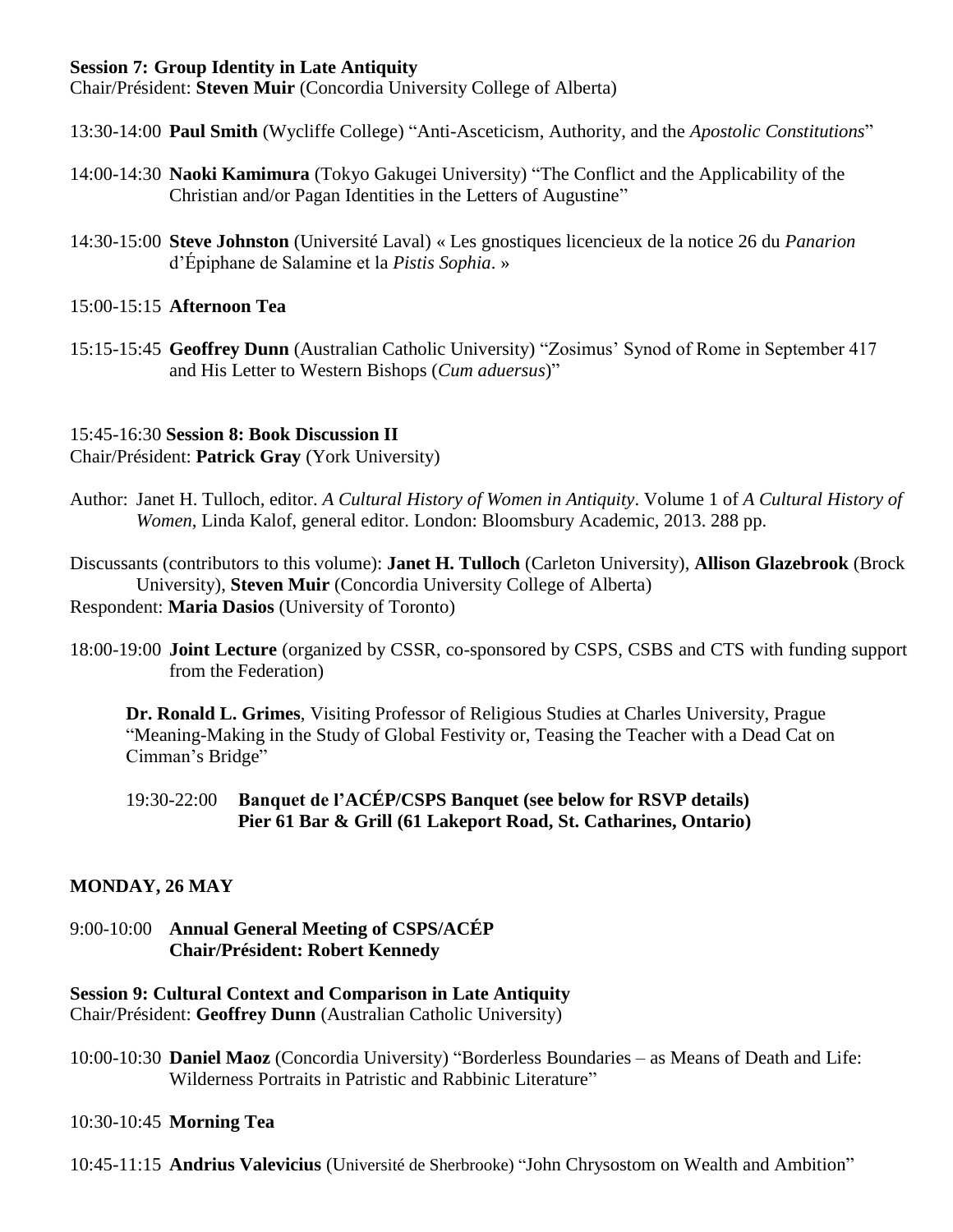11:15-11:45 **Wendy Elgersma Helleman** (University of Toronto) "The Hellenization of Early Christianity"

12:00-13:30 **Lunch Period**

## End/Fin

## ABSTRACTS OF PAPERS:

#### **Martin Bellerose**, Montréal, Québec **(**[martinbellerose@ymail.com\)](mailto:martinbellerose@ymail.com)

"The structural problem of the introduction of book XVIII of the Augustine's *City of God* revisited with the contemporary theology of Migration's method perspective"

In his *Augustine's City of God Reader's Guide*, Gerard O'Daly observes that books 17 to 18 of *The City of God* are structurally confused and uncoordinated. The reason for this observation is because he sees a "second" introduction for the section containing books 15 to 18, in the last book. Our hypothesis is that in the first three books of the section, Augustine makes his theology of history as sacred history and in book 18 he developed it as a secular history. That's the reason why he ought to start over in the same section where he presents his theology of history. The originality of our argument comes from the fact that we use a *theology of migration's method* point of view, which is the source of the narrative.

# **Lincoln H. Blumell and Michael R. Trotter**, Brigham Young University [\(lincoln\\_blumell@byu.edu\)](mailto:lincoln_blumell@byu.edu)

"Didymus the Blind's Commentary on the Psalms: P.BYU Didymus and Psalms 26:10-29:1"

In 1941 nearly two thousand pages of papyri containing some lost writings of Origen and Didymus the Blind were discovered in Tura Egypt. By chance 22 signatures belonging to Didymus the Blind's commentary on the Psalms, covering Ps. 26:10-29:1, made their way into BYU's library collection in the early 1980s where they have remained unpublished. As part of a project to publish this important section of Didymus' commentary on the Psalms this paper seeks to elucidate the content of this hitherto unpublished material. Additionally, this analysis will take into special consideration the New Testament text citied by Didymus in this portion of his commentary since it sheds light on the New Testament text of Didymus and the Alexandrian text to which he had recourse.

#### **Eric Crégheur**, Université Laval [\(eric.cregheur.1@ulaval.ca\)](mailto:eric.cregheur.1@ulaval.ca)

« Le traité gnostique anonyme du codex Bruce (MS Bruce 96): Histoire, nature et situation littéraire »

Cette communication a pour objet un traité chrétien gnostique copte dont le titre original fut perdu, auquel on se réfère généralement comme l'*Anonyme de Bruce* (*Untitled Text of the Bruce Codex*). Préservé dans un manuscrit de papyrus daté du quatrième siècle, le texte se compose d'une série d'hymnes adressés au Premier Principe métaphysique. Comme le codex qui l'a conservé fut acquis au dix-huitième siècle, l'*Anonyme de Bruce* figure parmi les premières sources directes du gnosticisme connues des chercheurs. Or, la recherche sur ce texte est pratiquement inexistante depuis un siècle, occultée par la découverte, en 1945 près de la ville de Nag Hammadi, en Haute-Égypte, de treize *codices* de papyrus renfermant 46 œuvres chrétiennes gnostiques différentes. Le projet que j'ai récemment entrepris à l'Université Laval, et que je présenterai dans cette communication, propose la nécessaire actualisation des études sur l'*Anonyme de Bruce*, notamment par la mise à profit des sources patristiques et des nouvelles sources gnostiques.

#### **Geoffrey Dunn**, Australia Catholic University ([Geoff.Dunn@acu.edu.au](mailto:Geoff.Dunn@acu.edu.au))

"Zosimus' Synod of Rome in September 417 and His Letter to Western Bishops (*Cum aduersus*)"

On 22 September 417 the Roman bishop Zosimus wrote a letter to the bishops of Africa, Gaul, and Spain (*Ep.* 4 – *Cum aduersus*; JK 331). It followed a synod of bishops, which discussed the failure of some Gallic bishops to respect the augmented authority of Patroclus, bishop of Arles, which Zosimus had supported days after his election in March of that year (*Ep.* 1 – *Placuit apostolicae*; JK 328). In particular, the actions of Proculus, bishop of Marseille, in ordaining two bishops, Tuentius and Ursus, and creating new dioceses for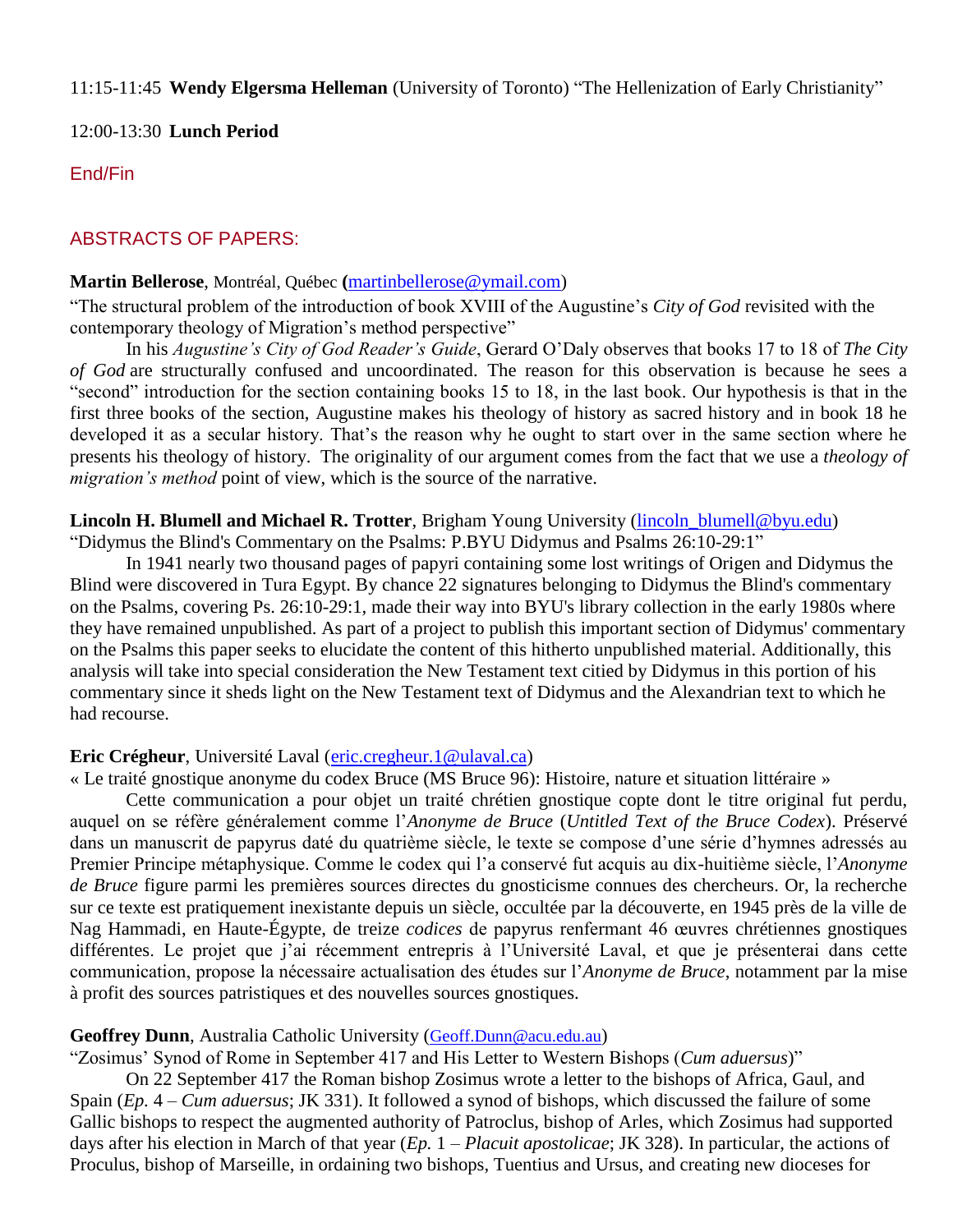them were a focus, and this letter condemned them. While the synod has traditionally been located at Rome, David Frye argued that in fact this synod was held in Turin and Zosimus travelled there. More recently Michael Kulikowski has argued for the traditional interpretation. *Cum aduersus* is the first in a deluge of letters written in the space of a week or so responding to the negative reception of Zosimus' and Patroclus' plans for Gaul. In this paper I wish to offer a fresh reading of the letter, in particular relating it to a letter (not discussed by Ralph Mathisen in *Ecclesiastical Factionalism*) written the day before (*Ep.* 3 – *Posteaquam a nobis*; JK 330) addressed to Aurelius of Carthage on the Pelagian controversy and the rehabilitation of Caelestius by Zosimus and argue that in the synod of Rome the issues of Pelagianism and the restructuring of the Gallic churches intersected to exacerbate the seriousness of both in the minds of the Roman bishop.

#### Patrick Gray, York University ([patrickgray@xplornet.ca](mailto:patrickgray@xplornet.ca))

### "Evolving Antiochene Strategy 431-433"

In 431 John of Antioch proposed a strategy for protecting the Antiochene fellowship: Nestorius should accept *theotokos*, thereby appearing orthodox and freeing their fellowship's enterprise to carry on uncompromised. Nestorius himself later proposed a modification of this strategy: John et al. should also pretend to condemn him so that their work could go on. In the "Union" of 433, John took the strategy further: he embraced every cyrillian slogan he could think of in the first part, while in the last sentence incorporating consent to the activities of 'theologians' who spoke of two natures, i.e. himself and other Antiochenes.

#### **Wendy Elgersma Helleman**, University of Toronto [\(hellemanw@gmail.com\)](mailto:hellemanw@gmail.com)

"The Hellenization of Early Christianity"

Hellenization deeply influenced both post-exilic Judaism and early Christianity. Adolf von Harnack was responsible for popularizing this theme to represent a paganizing element; after the Protestant Reformation it represented an anti-Catholic agenda. Hengel's work on the Hellenization of Palestine successfully refuted the strong differentiation by historians between Judaism and Hellenization, but this has not dislodged Harnack's association of Hellenization with dogmatic theology and intellectualization of the faith. Harnack's influence is still evident in contextual theology as it reduces Hellenization to one particular early phase of Christianity. Nonetheless, a new appreciation of early Christian creeds and councils may be noted in recent work presenting dogmatic theology as the result of communal interpretation of the Scriptures. In this presentation I seek to update earlier work on Hellenization (Wendy E. Helleman, ed. [1994]. *Hellenization Revisited: Shaping a Christian Response Within the Greco-Roman World*. Lanham: University Press of America).

#### **Steve Johnston**, Université Laval ([steve.johnston.1@ulaval.ca](mailto:steve.johnston.1@ulaval.ca))

« Les gnostiques licencieux de la notice 26 du *Panarion* d'Épiphane de Salamine et la *Pistis Sophia*. »

Dans son *Panarion*, Épiphane dénonce un groupe gnostique pratiquant la manducation de sang menstruel et de sperme (26,3,3; 4,4–5,3; 8,4–9,6; 10,9-10; 11,1.10) et ayant composé plusieurs livres dont un est intitulé les « Questions de Marie » (26,8,1). Or, le traité gnostique intitulé *Pistis Sophia* (PSoph) se présente comme un dialogue entre Jésus et ses disciples, dans lequel les entretiens entre Jésus et Marie Madeleine occupent une large part. On y dénonce aussi la consommation du sperme et du sang menstruel à laquelle se livrent certains sur cette terre (PSoph IV, §147), pratique également condamnée dans l'écrit gnostique intitulé *Livres de Iéou* (B17 [55],14-21). Y-a-t-il ou non un lien de dépendance entre ces traités? Si oui, quel est ce lien et permet-il de dater la PSoph? Est-il possible d'identifier les *Questions de Marie* et la PSoph? Voilà autant de questions sur lesquelles nous tenterons de faire la lumière dans cette communication.

#### **Naoki Kamimura**, Tokyo Gakugei University [\(kmmrnk@nifty.com\)](mailto:kmmrnk@nifty.com)

"The Conflict and the Applicability of the Christian and/or Pagan Identities in the Letters of Augustine"

In contributing to the debate on the changes of the Christian world in late antiquity, some scholars have claimed that the boundaries between religious groups were blurred with shifting, in that, for instance, the identity of Christians in the late Roman world was not characterised by clear indications of religious belief, observance, and practice. After an intriguing contribution to the discussion of the Christian identity (R. Markus, 1990. *The End of Ancient Christianity*, Cambridge), more recently, interesting surveys have shown that the difference between Christians and pagans can be seen as part of a discursive binary (see, *e.g.* M. Kahlos, 2007.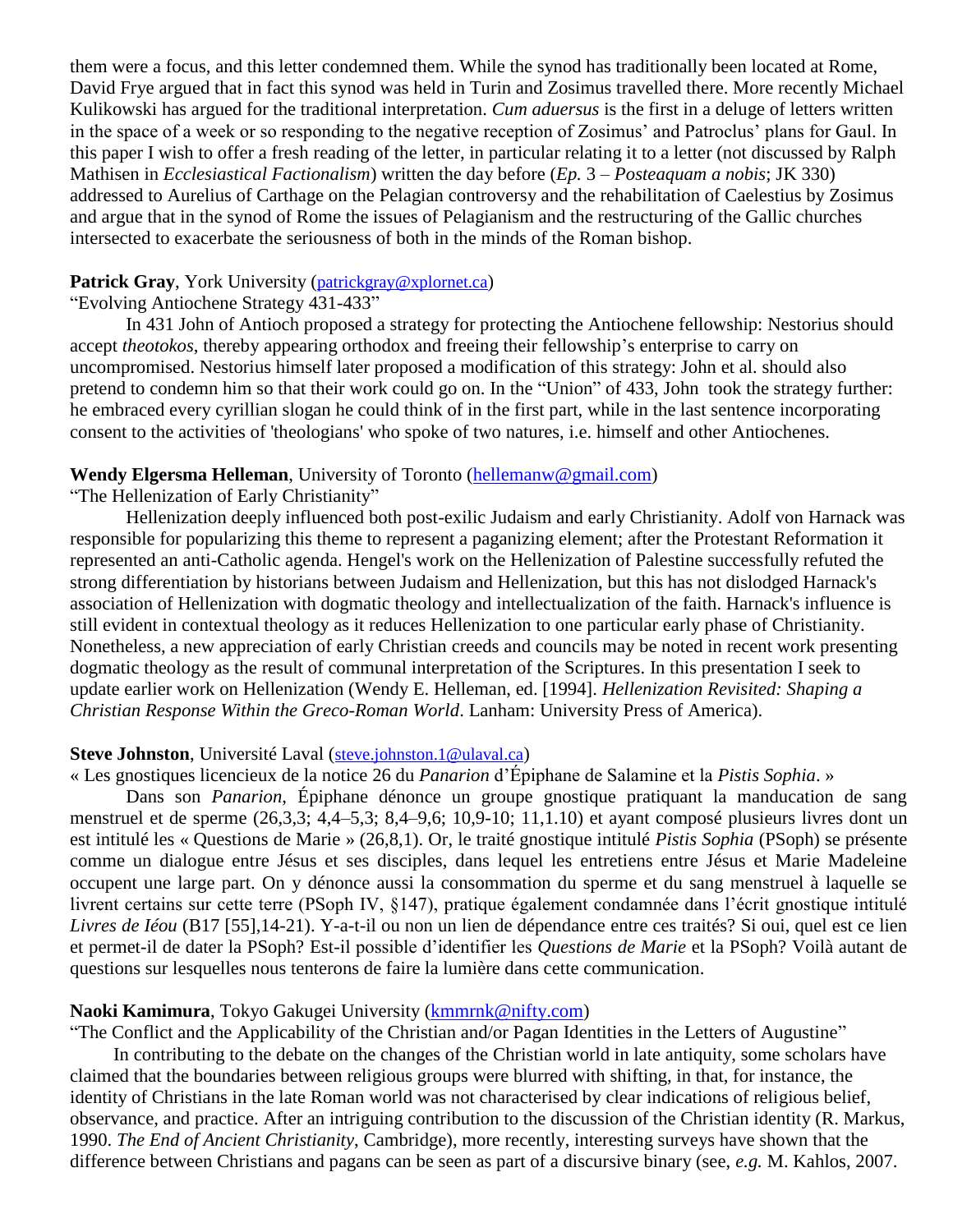*Debate and Dialogue: Christian and Pagan Cultures, c. 360-430*, Aldershot; É. Rebillard, 2012. *Christians and Their Many Identities in Late Antiquity, North Africa, 200-450 CE*, Ithaca). It is interesting to note that the North African evidence of their identity allows us to examine the question of what it meant to be a Christian. Hence, in this paper I shall confine myself to some letters of Augustine, in which he tried to impose his idea of the Christian code of behaviour on his reader, and shall seek to analyse whether or not they were Christians who would understand their identity as closely connected with those that Augustine had hoped for.

#### **Robert Kennedy, Saint Francis Xavier University [\(rkennedy@stfx.ca\)](mailto:rkennedy@stfx.ca)**

"Kant and Augustine against Lying"

Both Augustine and Kant are well known for their rigorist position on lying: For both, every lie, whatever the motivation, is wrong. Each arrives at this conclusion from his own premises, which seem to contradict one another. Augustine embraces eudaimonism, whereas Kant firmly rejects it. Focusing on Kant's *Groundwork* and Augustine's *On Lying*, this paper will argue that despite the opposing approaches to ethics, the moral reasoning on the question of lying is not only similar but also mutually illuminating.

#### **Joseph Lam, Australia Catholic University (Joseph, Lam @acu.edu.au)**

"*Humilitas Iesu Christi* as Model of A Poor Church – Augustine's Idea of a Church for the Poor"

Augustine employed various images to describe the unity between the Church and Christ. One of the most prominent metaphors is the personification of the Church as "sponsa Christi" which the Bishop of Hippo found in Eph 5:22-23 where "ecclesia" is seen as "sponsa Christi." The very foundation of this nuptial unity, Augustine argued, is the incarnation ("secundum carnem Christi, non secundum diuinitatem" - s. 91, 8). However, the humility of Christ is not mentioned herein. And yet, Augustine considered "humilitas" as a theological virtue which is crucial for the depiction of the Church for the Poor.

This paper will explore the theological-sociological dimension of the poor Church which outflows from Augustine's Christological view on the humility of Jesus Christ.

#### **Daniel Maoz**, Concordia University ([maoz@primus.ca](mailto:maoz@primus.ca))

"Borderless Boundaries – as Means of Death and Life: Wilderness Portraits in Patristic and Rabbinic Literature"

In this paper I will examine the role played by environmental representation of an apparent borderless boundary, the desert, as presented in Scripture – the Hebrew Bible / First Testament. I will consider lessons derived from "desert-thought" testified within Rabbinic and Patristic literature. In Scripture, the desert played a prominent role in both Exodus and Akedah, two narratives central to Jewish thought and Christian theology. Beyond this, desert fathers such as Antony of Egypt expressed profound spirituality through this desolate land (Chrysostom; Athanasius, *Vita*). The Rabbis repeatedly embellished, for virtue's sake, lessons gained from this same bleak landscape (Midrash Bemidbar Rabbah).

#### **Timothy Pettipiece**, Carleton University (thettipi@gmail.com)

**Paul-Hubert Poirier**, Université Laval [\(Paul-Hubert.Poirier@ftsr.ulaval.ca\)](mailto:Paul-Hubert.Poirier@ftsr.ulaval.ca)

"Titus of Bostra's *Contra manichaeos*: Its background and sources."

Titus of Bostra's *Contra manichaeos* is one of the most neglected texts in the entire corpus of anti-Manichaean literature. This joint paper, based on the newly published critical edition of Titus' treatise, will look at the context and background of the text and propose solutions to the problem of the Manichaean source(s) it refutes.

#### **Paul Smith,** Wycliffe College [\(paul.smith@utoronto.ca\)](mailto:paul.smith@utoronto.ca)

"Anti-Asceticism, Authority, and the *Apostolic Constitutions*"

In the early stages of the Nicene controversy all sides of the debate attempted to court various ascetics to their cause. Ascetical men and women were imbued with authority that each side sought for their own. The non-Nicene document the *Apostolic Constitutions* shows one way in which a non-Nicene church dealt with an alternative authority to its own preferred model of a hierarchical church under the imperial approved non-Nicene bishops. It is not anti-ascetic but rather against what it sees as "extreme" asceticism. The *Apostolic*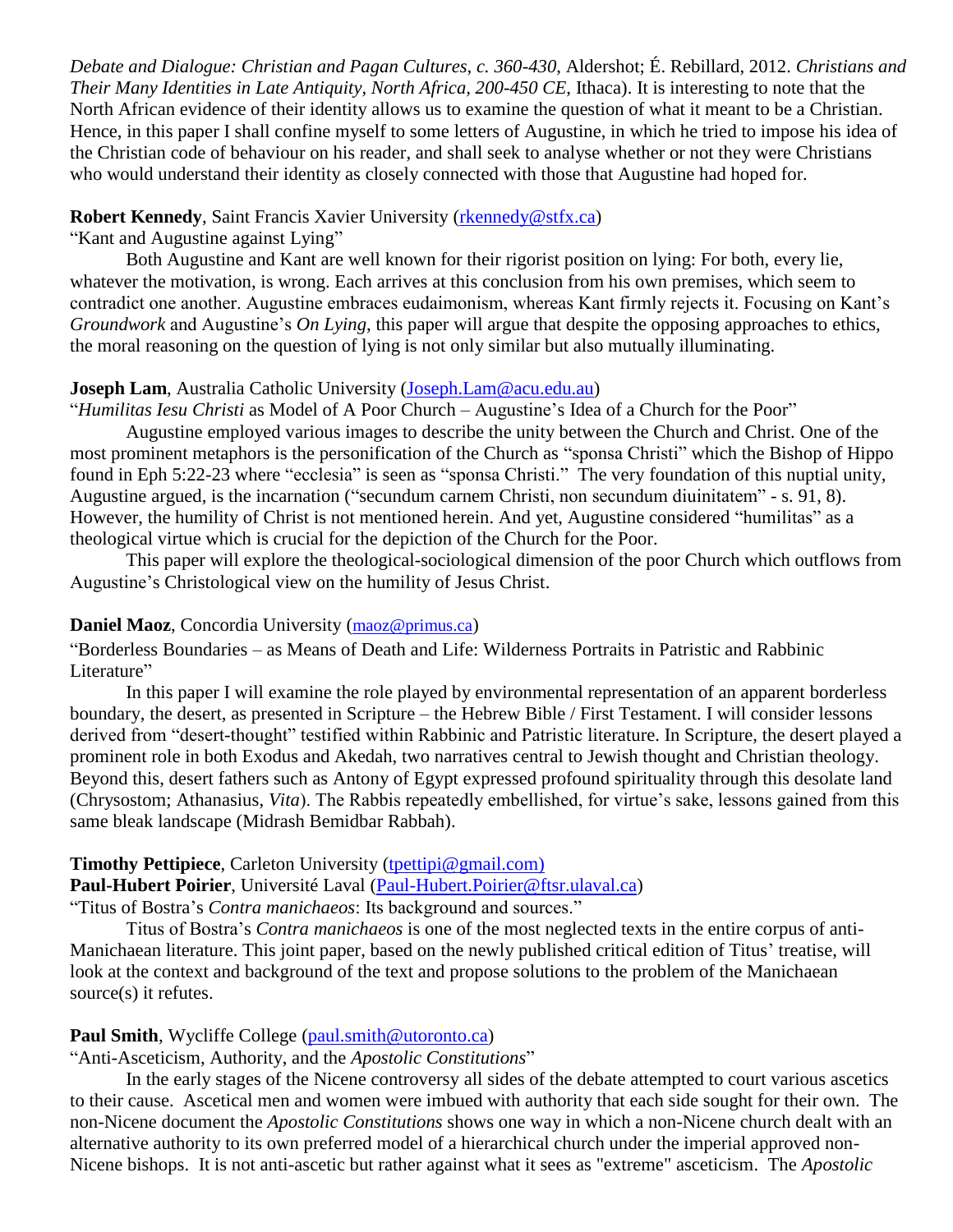*Constitutions* championed a moderated asceticism which fit firmly underneath the bishop. The non-Nicene church thus gained some of the authority of ascetics while giving it the rhetorical room to condemn more Nicene leaning ascetics.

## **Andrius Valevicius**, Université de Sherbrooke (Andrius.Valevicius@USherbrooke.ca) "John Chrysostom on Wealth and Ambition"

John Chrysostom's position on wealth is generally well known. He was very often critical of the wealthy for their extravagances. Nevertheless, he also saw the utility of wealth in the creation of a just society. What, however, was the general order? It seems that wealth creation is a charisma given to the few and those that have it must watch out for their souls. Riches nourish dangerous passions within us, they fuel anger into action, they swell up the empty bubbles of ambition and they make men and women arrogant. Thus, the rich are better off when they put their wealth into general circulation (investing in the community, in today's terms) instead of hoarding it.

Is Chrysostom's position on wealth original or did he borrow a lot from the classics? A recent reading of Boethius' "Consolation of Philosophy" revealed many metaphors about wealth which resemble those of Chrysostom. Did Boethius borrow from Chrysostom, or do they have a common classical source? Or maybe Boethius just drew upon his own experience, being unjustly put into prison and stripped of his wealth? Similarly, maybe John Chrysostom is also original and innovative in his understanding of wealth issues? His writing reveals a surprising psychological depth. This will be the focus of our investigation.

## **Fabrizio Vecoli**, Université de Montréal [\(fabrizio.vecoli@umontreal.ca\)](mailto:fabrizio.vecoli@umontreal.ca)

« Volonté humaine, obstacle au discernement : d'Antoine à la mystique médiévale. »

Le problème que nous entendons traiter avec cette contribution est celui du rapport entre la volonté humaine et l'acquisition du discernement dans les sources monastiques anciennes. La fortune de la doctrine des premiers moines dans les écrits médiévaux qui enseignent à distinguer la mystique authentique pose le problème méthodologique du « temps long » dans l'histoire des concepts, notamment de celui du discernement (qui est aussi une pratique). Est-il possible d'écrire une histoire du discernement?

## Peter Widdicombe, McMaster University ([widdicom@mcmaster.ca](mailto:widdicom@mcmaster.ca))

"God, the Logos, and the Law in the Thought of Clement of Alexandria"

Most readers of Clement agree that he had a positive view of the Law, a more positive view than many in the early Christian tradition. In the one instance where he quotes Matthew 5:17, he remarks that "the design of the law is to divert us from extravagances and all forms of disorderly conduct; its object is to draw us from unrighteousness to righteousness", and he comments that "'fulfilment' does not mean that it was defective" (*Stromates* 3.46.1). In part, this attitude reflected Clement's fear of Marcionism, but it also was a consequence of the way in which he thought about divine transcendence and the intermediary role of the Logos. In this paper, I shall look at some of the connections that Clement makes between the doctrine of God and the Law.

## **Joint session with Canadian Society of Biblical Studies (Session 6)**

## **Callie Callon**, University of Toronto

"Physiognomy as a component of characterization in the *Acts of Peter*"

Ancient physiognomic thought held that the body and soul were intrinsically related, and that observation of a subject's physical appearance provided insight into his or her character. Beyond being a diagnostic tool, however, physiognomy could also be used as a strategy of persuasion to bolster or malign an individual's character to an author or speaker's audience. The use of physiognomics to praise or denigrate was not restricted solely to actual personal interactions, but, as Elizabeth Evans has demonstrated, was often employed by authors of narrative works to aid in their characterizations of their story's protagonists and antagonists. I propose that much like contemporaneous narratives in antiquity the *Acts of Peter* utilizes physiognomic commonplaces to reinforce its positive portrayal of Peter and its negative depiction of Simon.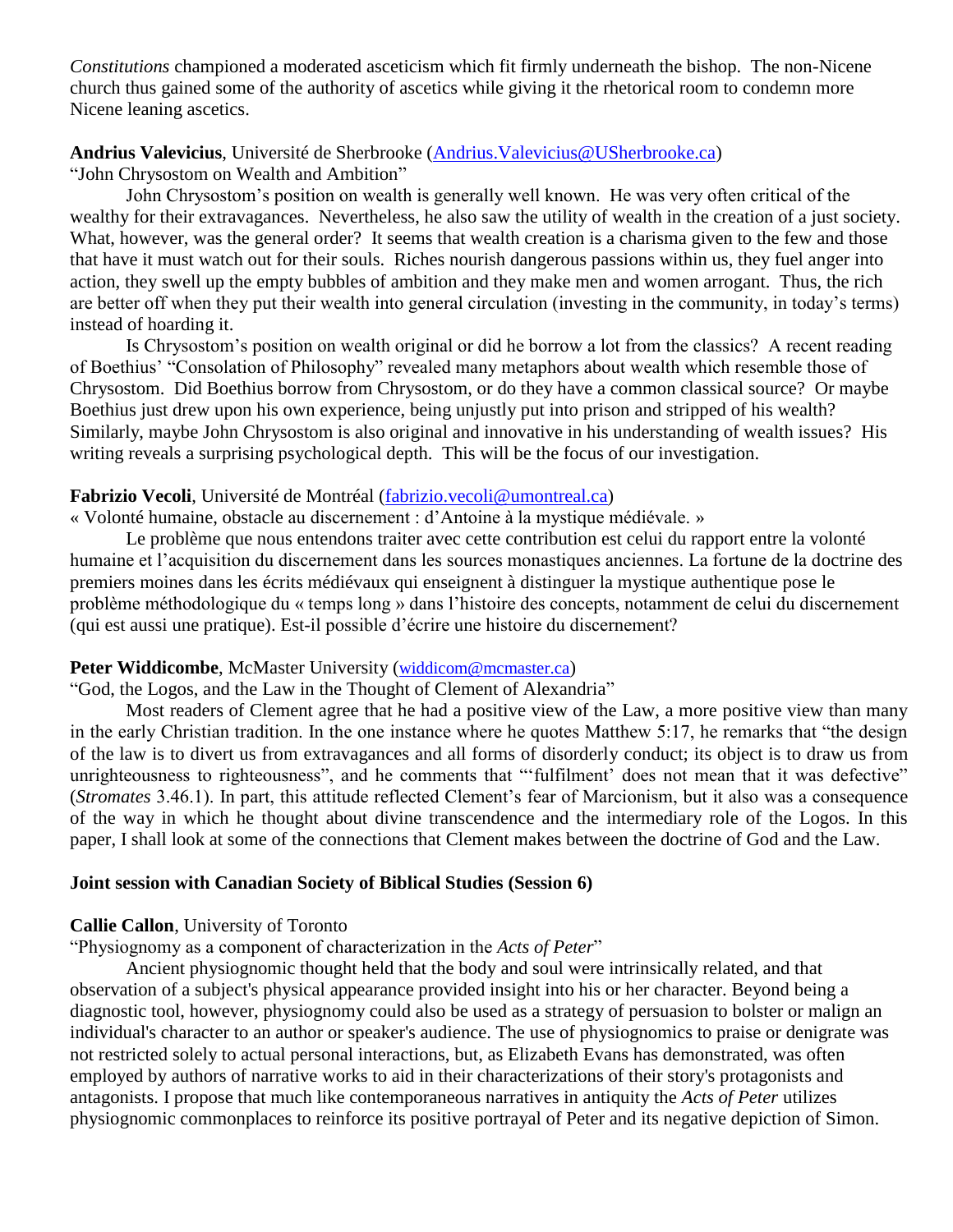#### **Anna Cwikla**, University of Toronto

#### "The *Dialogue of the Saviour* and the Synoptic Gospels"

Other than the *Gospel of Thomas*, Nag Hammadi texts are rarely considered in scholarship concerning the literary relationship to the Synoptic Gospels. The initial work on the *Dialogue of the Saviour* in the 1970s argued that it shows no certain dependence on any NT writings. Although this thesis has slowly fallen out of favour, the initial literary outline proposed by Helmut Koester and Elaine Pagels continues to obscure more indepth source criticism. By shifting away from these artificially imposed gridlines, previously unexplored parallels to the Synoptic Gospels become evident, thus making the case that *DialSav* should receive more attention in this discourse.

## **John Horman**, Waterloo, Ontario

#### "Translation Matters"

Our Coptic translation has skewed our understanding of the *Gospel of Thomas*. Because it was found in a collection of documents translated into Coptic, and because at first its relation to three papyri fragments was not at first recognised, it became customary to refer to it as the "Coptic *Gospel of Thomas*" as if the accidental fact of its having been translated into Coptic was part of its very essence. This, however, as Goodacre notes, falsifies out understanding of Thomas. I will in this paper probe this falsification under several headings. First, literary relationships are obscured. For example, when in Th. 4:2 the Coptic translator omitted the words "and the last first," he obscured the fact that for this saying Thomas has a literary relationship with Mark and not with Q. Second, Thomas' meaning is concealed. In the introduction, the Coptic translator has introduced a copula where very probably none was intended. In Th. 68, the translator has repositioned a negative, making what was originally a clear statement into mystifying nonsense. Third, relations between sayings are garbled. For example, the translator has obscured the connection between Th. 36 and Th. 37, and between Th. 7 and 8. Fourth, in some cases the translator simply had no idea what the Greek text was about. For example, in Th. 2, he replaced a carefully constructed sentence with a Stoic platitude. In Th. 60 he simply gave up and wrote "this is about the lamb." Finally, much of Thomas has been omitted by the translator. For example, the translator has omitted the bulk of Th. 30 and Th. 36.

#### **Robert A. Kitchen**, Knox-Metropolitan United Church

"The Syriac History of Philip"

The text is notable in its title as it is an apocryphal history of the apostle Philip, not a gospel. It is a translation into Syriac (manuscript dated 1569) from a Greek text which has not been preserved. The History begins at the moment Philip lands in Azotus, transported from the wilderness road in Acts 8:40.The author/translator relies on motifs from Acts and the Old Testament prophesies and interpretations of the Messiah. Christ once again appears to Philip in a vision with a commission to go to Carthage and remove a satanic ruler, which he will effect simply by crossing himself as he enters the palace. Philip and company are transported to Carthage on a ship via almost-warp speed, a dolphin and a talking ox are employed for divine service, and an unusual resurrection. Essentially, the History is an anti-Jewish polemic in which a Jewish bystander, Hananya, is successively the anti-hero, convert, martyr and resurrected one. The sermons and testimonies are replete with anachronistic knowledge of Christian Messianic interpretations, as well as prophetic condemnations of unfaithful Israel. This paper will focus upon the function of this early Greek text in a later Syriac environment.

#### **Bradley N. Rice, McGill University**

"Jesus the Gadfly: Introducing the *Dialogue of the Paralytic with Christ*"

The *Dialogue of the Paralytic with Christ* offers one of the most provocative portrayals of Jesus outside the *Infancy Gospel of Thomas*. Unflinching in its depiction of Jesus as a wayward troublemaker and intractable disbeliever, *Dial. Paralytic* was unknown to scholars of Christian apocrypha until relatively recently. In my paper I will offer an introduction to the Armenian and Georgian versions of *Dial. Paralytic*, which I am presently preparing for the forthcoming *More Christian Apocrypha* volume (ed. Tony Burke and Brent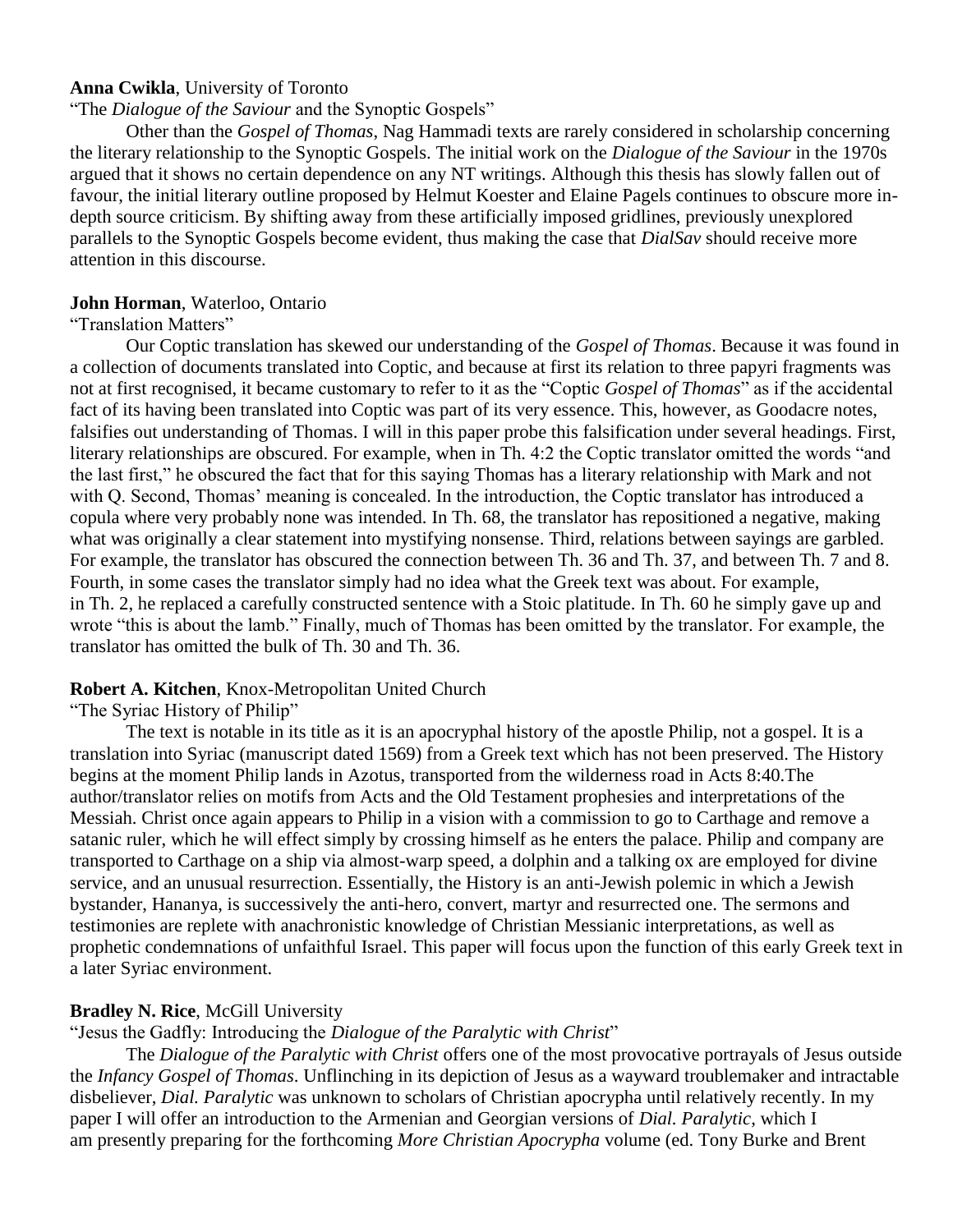Landau). I will then explore the textual relationship that *Dial. Paralytic* seems to share with the *Armenian Infancy Gospel* in order to shed light on the obscure origins of this singular apocryphon.

## BANQUET DE L'ACÉP/CSPS BANQUET

**Time**: Sunday May 25, after 7:30 pm

**Location**: Pier 61 Bar & Grill (61 Lakeport Road, St. Catharines, Ontario)

## **Menu**:

- Appetizer: Bruschetta
- Salad: small mixed green
- Entree: either Mediterranean Chicken or Roasted Vegetable Wellington with sautéed mushrooms
- Dessert: chocolate cake

Cost will be \$30 per person (excluding beverages)

## **Please RSVP by May 15 to confirm your attendance by sending a cheque to:**

 Steven Muir Concordia University College of Alberta 7128 Ada Blvd. Edmonton, Alberta T5B 4E4

## NOUVELLES/NEWS

**Timothy Pettipiece** has two chapters forthcoming:

"Manichaeism at The Crossroads of Jewish, Christian, and Muslim Traditions" in the collected papers of the 50th Anniversary Meeting of International Association of

Patristic Studies (Jerusalem)

"Burn the World Down: Manichaean Apocalyptic in Comparative Perspective" in *The Armenian Apocalyptic Tradition: A Comparative Perspective* (ed. Bardakjian).

He has also been invited to speak at conference on Women in Manichaeism in Paris and a *Biblia manichaica* workshop in Rome in June 2014.

**P. Travis Kroeker** has a new publication:

"Augustine's Messianic Political Theology: An Apocalyptic Critique of Political Augustinianism," in *Augustine and Apocalyptic*, edited by John Doody, Kari Kloos & Kim Paffenroth, Augustine in Conversation: Tradition and Innovation series (Lanham: Lexington Books, 2013): 129-149.

**Lincoln Blumell** has the following recent publications:

"Coptic New Testament Fragments in the Brigham Young University Collection." *Journal of the Canadian Society for Coptic Studies* 6 (2014): 59-88 (co-authored with Thomas A. Wayment)

"The Curious Case of Kom Aushim Inv. no. 45: The Rediscovery of a Fragment from a Lost Inscription?" *Tyche, Beiträge zur Alten Geschichte, Papyrologie und Epigraphik* 28 (2014): 21-26.

"Third-Century AD Receipt for Taxes on Palm Groves (P. 13882)." In Fabian Reiter (ed.), *Dokumentarische Texte der Berliner Papyrussammlung aus ptolemäischer und römischer Zeit zur Wiedereröffnung des Neuen Museums* (BGU XX; Berlin: De Gruyter, 2014), 136 -138.

"Two Coptic Ostraca in the Brigham Young University Collection." *Chronique d'Égypte* 88 (2013): 182-87.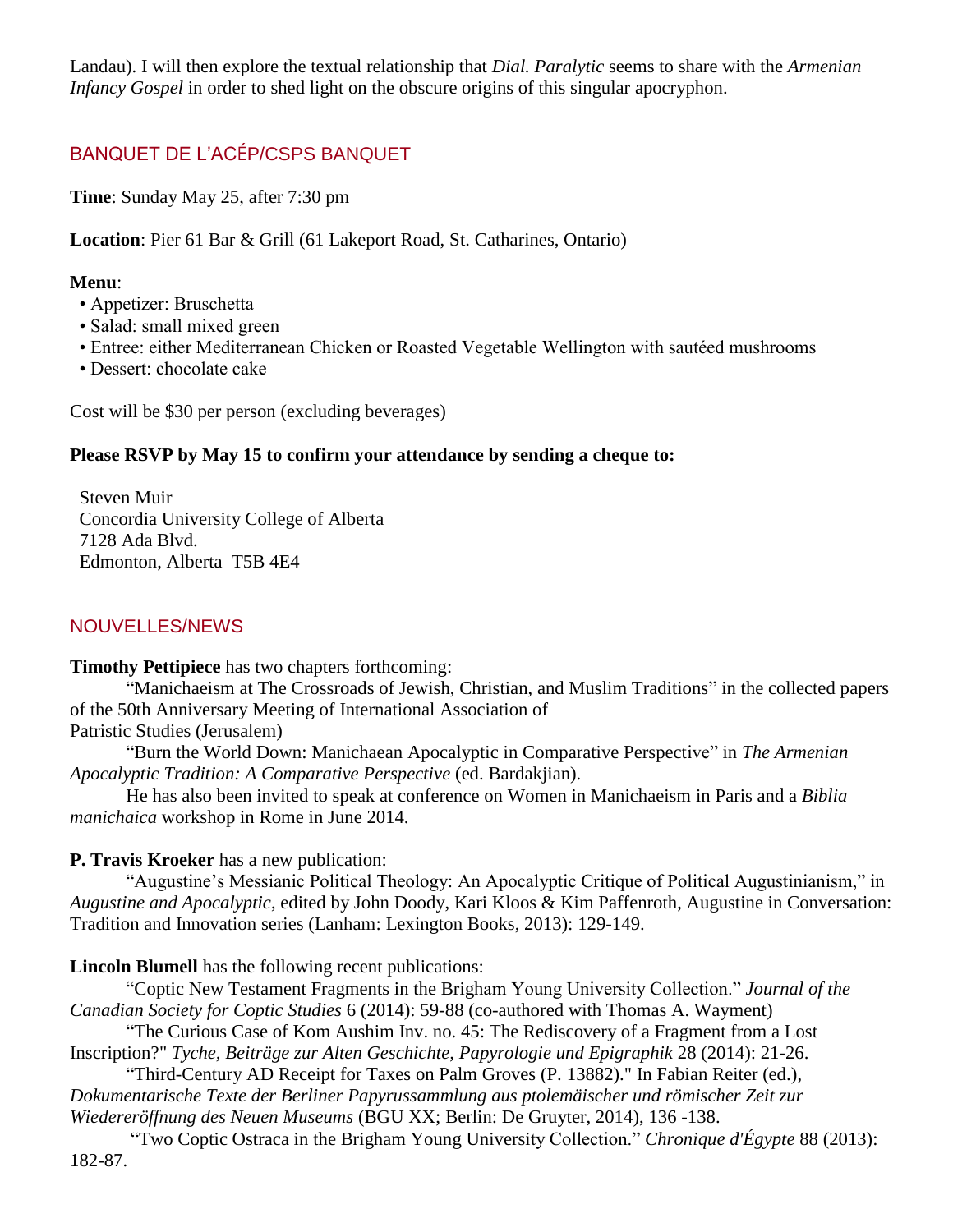"The Date of P.Oxy. XLIII 3119, the Deputy-Prefect Lucius Mussius Aemilianus, and the Persecution of Christians by Valerian and Gallienus." *Zeitschrift für Papyrologie und Epigraphik* 186 (2013): 111-13.

"PSI IV 311: Early Evidence for Arianism at Oxyrhynchus?" *Bulletin of the American Society of Papyrologists* 49 (2013): 279-99.

**Steven Muir**'s latest publications are:

"Vivid imagery in Galatians 3:1—Roman rhetoric, Street Announcing, Graffiti and Crucifixions," in \**Biblical Theology Bulletin* 44 (May) 2014:40-53.

"Social Identity in the Epistle to the Hebrews," in *T&T Clark Handbook to Social Identity and the New Testament*, ed. Brian Tucker and Coleman Baker. T&T Clark, 2014. Pp. 425-439.

An invitation from our colleague, **Adriana Bara**:

The Canadian Centre for Ecumenism, Montreal, organizes an Ecumenical Institute in October 24 and 25, on the challenges of Ecumenism in Today's World.

GUEST SPEAKERS:

S.E. Mgr Christian Lépine - Archevêque de l'Église catholique romaine de Montréal

The Right Rev. Barry B. Clarke - Bishop of the Anglican Diocese of Montreal

Mgr Ioan Casian - Évêque vicaire de l' Église orthodoxe roumaine des Amériques

 Rev. Thomas Ryan, CSP - Paulist North American Office for Ecumenical and Interfaith Relations, Washington, DC.

Rev. Gilles Barette - Missionnaires d'Afrique (Pères Blancs), Montréal

Prof. Dr. Matthew Anderson - Concordia University

Prof. Dr. Dragos Giulea - Concordia University

Prof. Dr. Christine Jamieson - Concordia University

Rev. Dr. Ighor Kutash - Université Saint-Paul

Prof. Dr. Paul Ladouceur - Université de Sherbrooke & Trinity College (University of Toronto)

Prof. Dr. Gilles Routhier - Université Laval

Prof. Emeritus Richard Schneider - York University, Toronto

Prof. Dr. Lucian Turcescu - Concordia University

Prof. Sara Terreault- Concordia University

For more information please contact:

Dr. Adriana Bara, Executive Director of the Canadian Centre for Ecumenism [abara@oigoumene.ca,](https://webmail.utoronto.ca/imp/message.php?index=25610) 514-937-9176 x 33